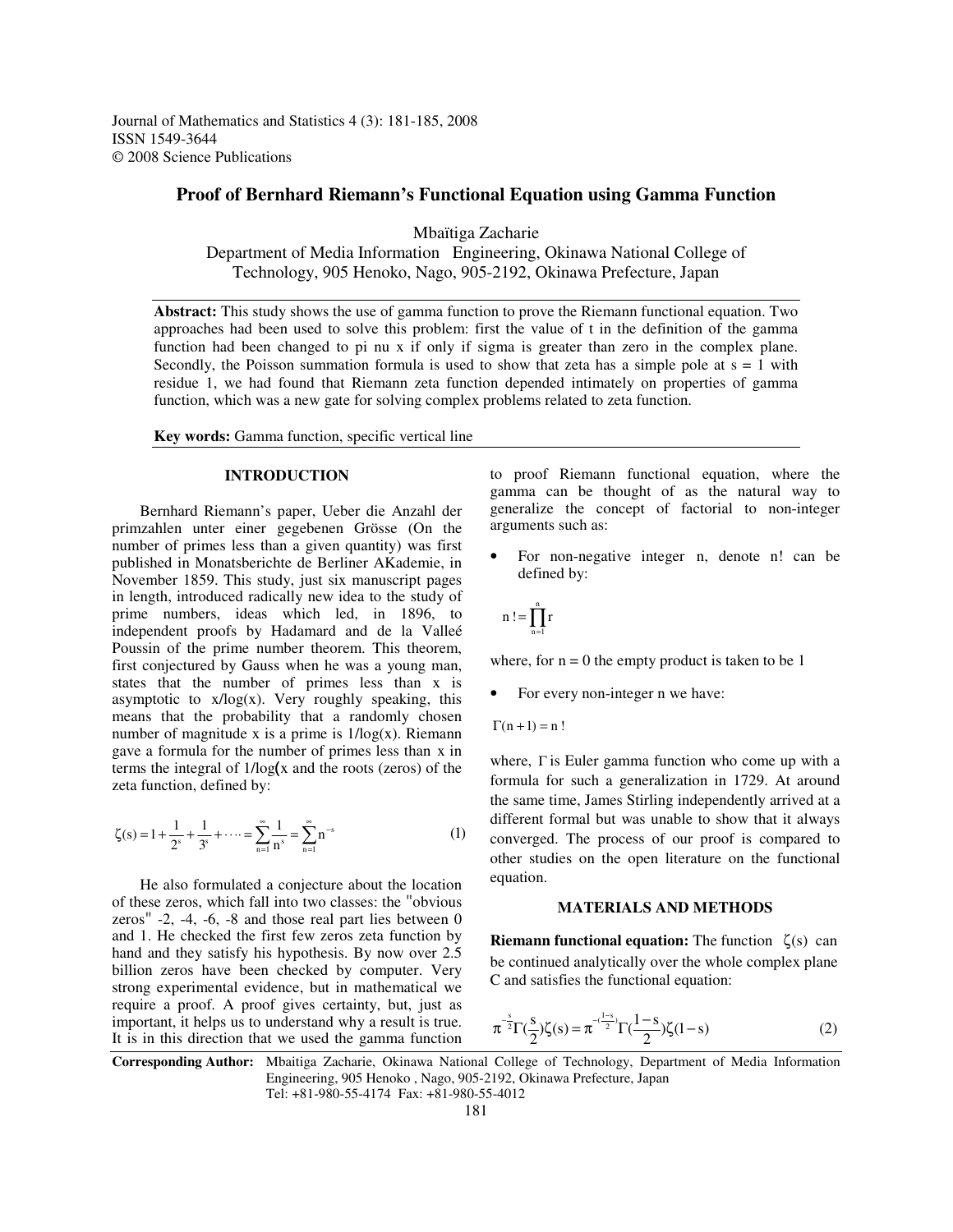where, Γ denotes the gamma function. In particular, the function  $\zeta(s)$  is analytic everywhere, for a single pole at  $s = 1$  with residue 1.

**Proof:** First note that the functional Eq. 2 enables properties of  $\zeta(s)$  for  $\sigma < 0$  to be inferred from properties of  $\zeta(s)$  for  $\sigma > 1$  as can be observed from (2) the study of Riemann zeta function depends on properties of the gamma function:

$$
\Gamma(s) = \int_0^\infty e^{-t} t^{s-1} dt
$$
 (3)

In Riemann published paper, he formulated a conjecture about the location of zeros of the zeta function, which fall into two classes: the "obvious zeros"  $-2,-4,-6,-8$  and those whose real part lies between 0 and 1.

He added also in a conjecture that the real part of the non obvious zero is exactly 1/2. That is, they all lie on a specific vertical line in the complex plane Fig. 1.

If the Riemann conjecture is true, the value of s also lie on that specific vertical line in the complex plane, and we need to find the specific vertical line that Riemann referred to in his paper as our study is going to based on it. From Fig. 1 we found that:

specific vertical line = 
$$
\frac{\text{vertical axis}}{2}
$$

That is, from the origin to positive  $\nu$  axis, thus the value of s can be replaced by S/2.

Now the specific vertical line in the complex plane is known, we can suppose that  $\sigma > 0$ .

Writing 
$$
t = \pi n^2 x
$$
 with  $dt = \pi n^2 dx$ 

then substituting t and dt in the definition of the gamma function  $Γ$  Eq. 3, we have:

$$
\Gamma(\frac{s}{2}) = \int_0^\infty e^{-\pi n^2 x} (\pi n^2 x)^{\frac{s}{2} - 1} \pi n^2 dx
$$
  
\n
$$
= \int_0^\infty \pi n^2 (\pi n^2 x)^{\frac{s}{2} - 1} e^{-\pi n^2 x} dx
$$
  
\n
$$
= \int_0^\infty (\pi \cdot \pi^{(\frac{s}{2} - 1)} n^2 \cdot n^{2(\frac{s}{2} - 1)} x^{\frac{s}{2} - 1}) e^{-\pi n^2 x} dx
$$
  
\n
$$
= \pi^{\frac{s}{2}} n^s \int_0^\infty x^{\frac{s}{2} - 1} e^{-\pi n^2 x} dx
$$
 (4)

$$
\frac{\Gamma(\frac{5}{2})}{\pi^{\frac{s}{2}}} = \int_0^\infty x^{\frac{s}{2}-1} e^{-\pi n^2 x} dx
$$
  

$$
\pi^{-\frac{s}{2}} \Gamma(\frac{s}{2}) n^{-s} = \int_0^\infty x^{\frac{s}{2}-1} e^{-\pi n^2 x} dx
$$



Fig. 1: The geometric representation of z and its conjugate z in the complex plane. The distance along the black line from origin to the point z is the modulus or absolute value of z. The angle  $\theta$ is the argument of z

In the distribution of prime numbers, Riemann extended Euler's zeta function to the entire complex plane that:

$$
\zeta(s) = 1 + \frac{1}{2^s} + \frac{1}{3^s} + \frac{1}{4^s} + \dots = \sum_{n=1}^{\infty} \frac{1}{n^s} = \sum_{n=1}^{\infty} n^{-s}
$$
(5)

Now by multiplying both the left hand side and right hand side of Eq. 4 by:

$$
\sum_{n=1}^\infty
$$

we have:

$$
\pi^{-\frac{s}{2}}\Gamma(\frac{s}{2})\sum_{n=1}^{\infty}n^{-s} = \sum_{n=1}^{\infty}\int_{0}^{\infty}x^{\frac{s}{2}-1}e^{-\pi n^{2}x}dx
$$

$$
\pi^{-\frac{s}{2}}\Gamma(\frac{s}{2})\sum_{n=1}^{\infty}n^{-s} = \int_{0}^{\infty}x^{\frac{s}{2}-1}(\sum_{n=1}^{\infty}e^{-\pi n^{2}x})dx
$$
(6)
$$
\pi^{-\frac{s}{2}}\Gamma(\frac{s}{2})\zeta(s) = \int_{0}^{\infty}x^{\frac{s}{2}-1}(\sum_{n=1}^{\infty}e^{-\pi n^{2}x})dx
$$

where, the change of order of summation and integration is justified by the convergence of:

$$
\sum_{n=1}^{\infty}\int_{0}^{\infty}x^{\frac{s}{2}-1}e^{-\pi n^2x}dx
$$

Writing

$$
\omega(x) = \sum_{n=1}^{\infty} e^{-\pi n^2 x} dx
$$
 (7)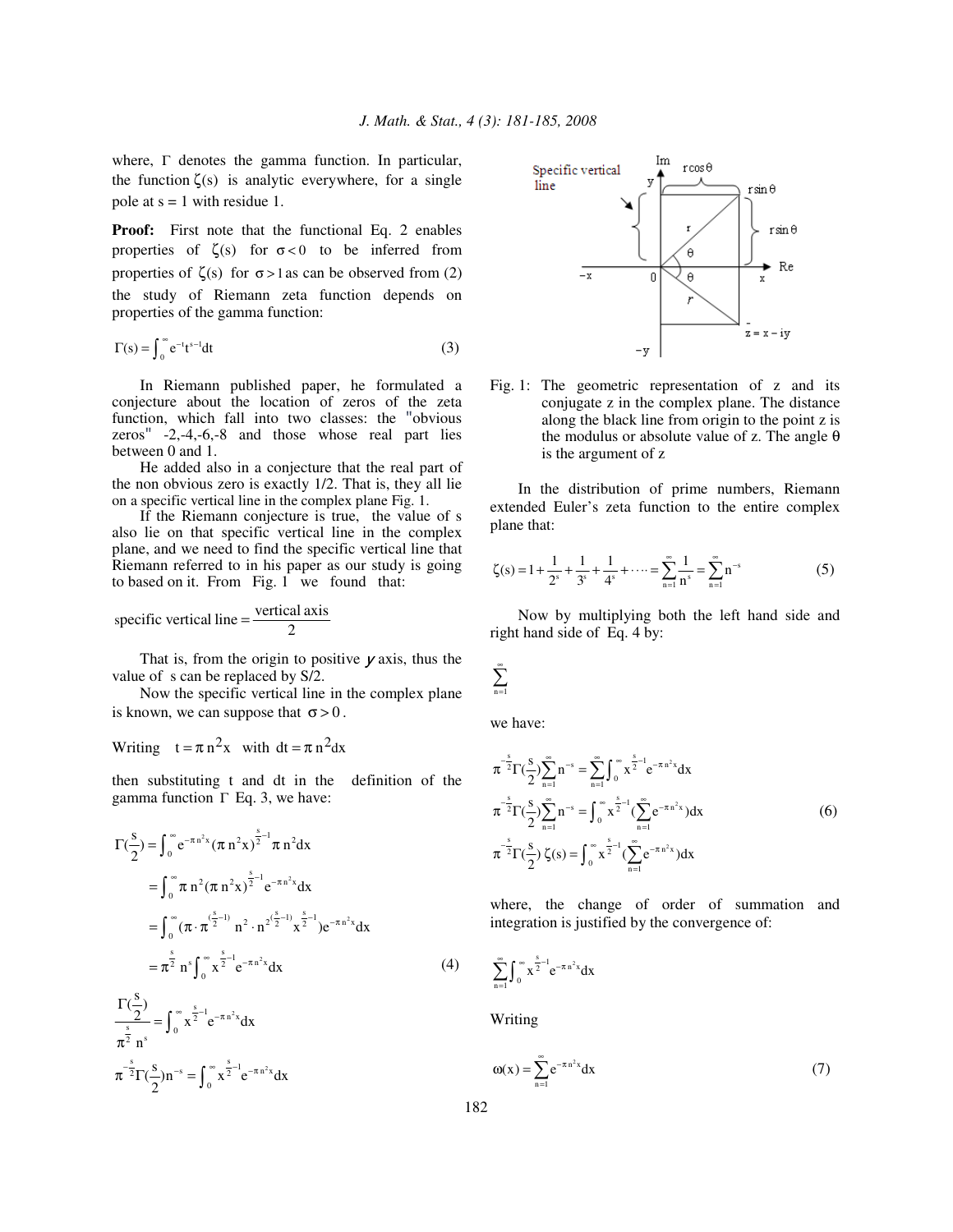it follows for  $\sigma > 1$  Eq. 6 becomes:

$$
\pi^{-\frac{s}{2}}\Gamma(\frac{s}{2})\zeta(s) = \int_1^\infty x^{\frac{s}{2}-1}\omega(x)dx
$$
  
+
$$
\int_\beta^\alpha y^{\frac{s}{2}-1}\omega(y)dy
$$
 (8)

Due to the location of the non-obvious zeros values that lie on the specific vertical line in the complex plane according to Riemann Fig1, we can write that:

$$
y = \frac{1}{x} = x^{-1}
$$
 and  $dy = -\frac{dx}{x^2}$ 

Substituting the value of y and dy in the second term of the integral Eq. 8 from  $β$  to  $α$  we have:

$$
-\!\!\int_{\beta}^{\alpha} (x^{-1})^{\frac{s}{2}-1} \omega(x^{-1}) x^{-2} dx
$$

Using the integration properties by inversing the integration borders from  $\alpha$  to  $\beta$  instead from  $\beta$  to  $\alpha$ . We have:

$$
\int_{\alpha}^{\beta} (x^{-1})^{\frac{s}{2}-1} \omega(x^{-1}) x^{-2} dx
$$
  
= 
$$
\int_{\alpha}^{\beta} x^{-1(\frac{s}{2}-1)} \cdot x^{-2} \omega(x^{-1}) dx
$$
  
= 
$$
\int_{\alpha}^{\beta} x^{-\frac{s}{2}-1} \omega(x^{-1}) dx
$$
 (9)

Substituting Eq.9 into the second term of the right hand side of Eq.8 and letting  $\alpha = 1$  and  $\beta = \infty$ , we have:

$$
\pi^{-\frac{s}{2}}\Gamma(\frac{s}{2})\zeta(s) = \int_{1}^{\infty} x^{\frac{s}{2}-1} \omega(x) dx
$$
  
+ 
$$
\int_{1}^{\infty} x^{\frac{s}{2}-1} \omega(x^{-1}) dx
$$
 (10)

Now we have to show that for every  $x > 0$ , the function:

$$
\theta(x) = \sum_{n = -\infty}^{\infty} e^{-\pi n^2 x} = 1 + 2\omega(x)
$$
 (11)

Satisfies the functional equation  $\theta(x^{-1}) = x^{\frac{1}{2}} \theta(x)$ which can be written:

$$
\sum_{n=-\infty}^{\infty} e^{-n^2 \pi \frac{1}{x}} = x^{\frac{1}{2}} \sum e^{-n^2 \pi x}
$$
 (12)

Hence:

$$
2\omega(x^{-1}) = \theta(x^{-1}) - 1
$$
  
=  $x^{\frac{1}{2}}\theta(x^{-1}) - 1$   
=  $-1 + x^{\frac{1}{2}} + 2x^{\frac{1}{2}}\omega(x)$   

$$
\omega(x^{-1}) = -\frac{1}{2} + \frac{1}{2}x^{\frac{1}{2}} + x^{\frac{1}{2}}\omega(x)
$$
 (13)

substituting  $\omega(x^{-1})$  into Eq.9 where  $\alpha = 1$  and  $\beta = \infty$ we have:

$$
\int_{1}^{\infty} x^{-\frac{s}{2}-1} \omega(x^{-1}) dx
$$

We obtain:

$$
\int_{1}^{\infty} x^{\frac{s}{2}-1} \omega(x^{-1}) dx
$$
  
= 
$$
\int_{1}^{\infty} x^{\frac{s}{2}-1} \left(-\frac{1}{2} + \frac{x^{\frac{1}{2}}}{2} + x^{\frac{1}{2}} \omega(x)\right) dx
$$
  
= 
$$
-\frac{1}{s} + \frac{1}{s-1} + \int_{1}^{\infty} x^{\frac{s}{2}-\frac{1}{2}} \omega(x) dx
$$
 (14)

It follows on combining Eq. 9 and Eq. 14 that for  $\sigma > 1$  Eq. 8 becomes:

$$
\pi^{-\frac{s}{2}}\Gamma(\frac{s}{2})\zeta(s) = -\frac{1}{s} + \frac{1}{s-1} + \int_{1}^{\infty} (x^{\frac{s}{2}-1} + x^{-\frac{s}{2}-\frac{1}{2}})\omega(x)dx
$$
\n(15)

The integral on the right hand side of Eq. 15 converges absolutely for any s, and uniformly in any bounded part of the plane, since  $\omega(x) = O(e^{-\pi x})$  when  $x \to +\infty$ . Hence the integral represents an entire function of s, and the formula gives the analytic continuation of  $\zeta(s)$  over the whole plane. Note that the right hand side of Eq. 14 remains unchanged when s, is replaced by 1-s, so that the functional Eq. 2 follows immediately. Finally note that the function:

$$
\xi(s) = \frac{1}{2}s(s-1)\pi^{-\frac{s}{2}}\Gamma(\frac{s}{2})\zeta(s)
$$
 (16)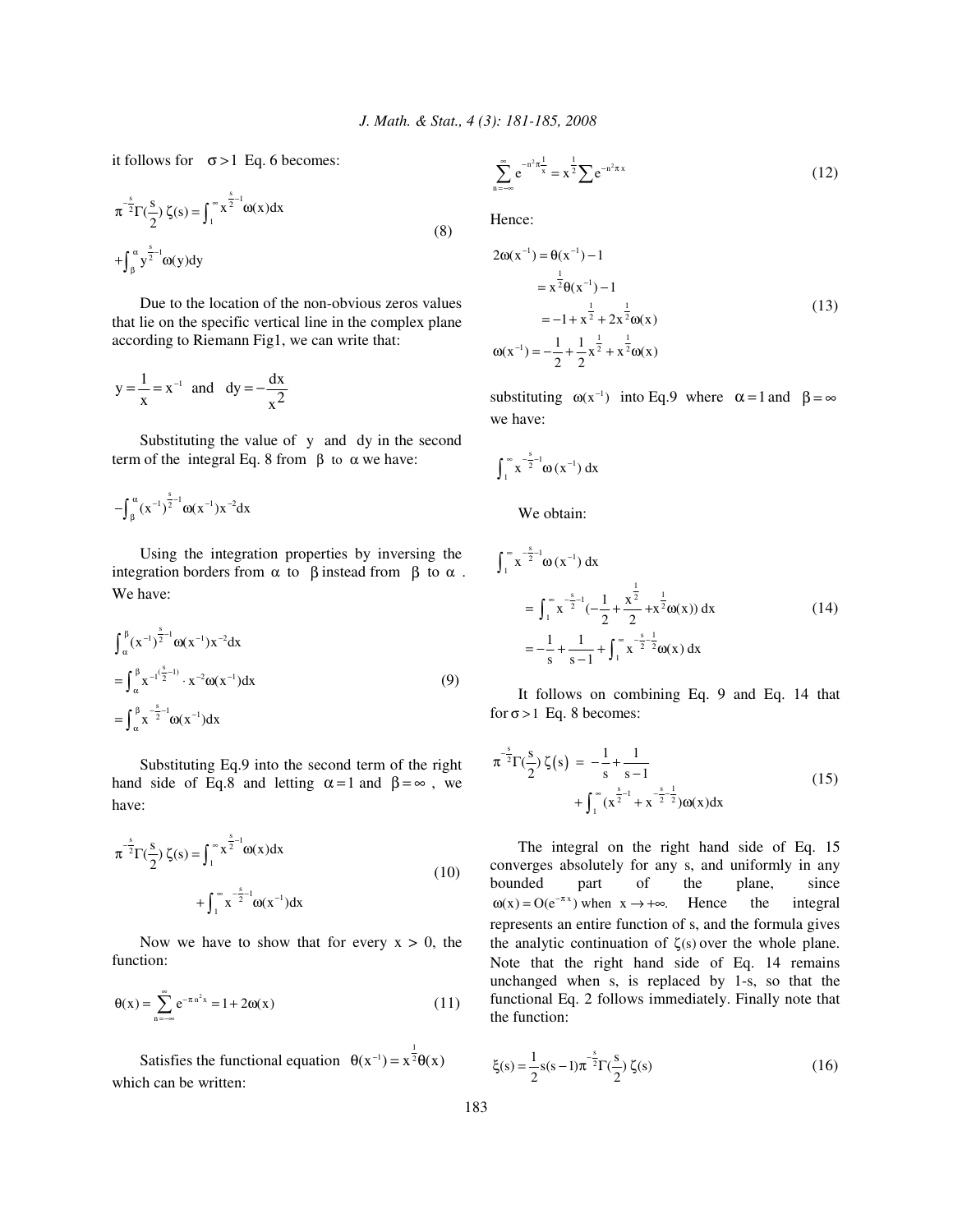is analytic everywhere, since sΓ(s) has non zeros, the only possible pole of  $\zeta(s)$  is at  $s = 1$  with residue 1 as we have shown in the previous equations. It remains to establish the functional equation Eq. 12 for every  $x > 0$ .

Which the starting point is the Poisson summation formula, that under certain conditions on a function f (t) we have:

$$
\sum_{A \le n \le B} f(n) = \sum_{v = -\infty}^{\infty} \int_{A}^{B} f(t) e^{2\pi iv \cdot t} dt
$$
 (17)

Where,  $\sum_{A \leq n \leq B}$  $\sum_{\text{SBSB}}$  denotes that the terms in the sum corresponding to  $n = A$  and  $n = B$  are  $\frac{1}{2}f(A)$   $\frac{1}{2}f(B)$ and respectively. Using  $(17)$  with N = -A and :

N = B and  $f(t) = e^{-t^2}$  $f(t) = e^{-t^2} \frac{dt}{X}$ π

We have:

$$
\sum_{n=-N}^{N} e^{-n^2} \frac{\pi}{x} = \sum_{v=-\infty}^{\infty} \int_{-N}^{N} e^{-t^2} \frac{\pi}{x} e^{2\pi i v} dt
$$
 (18)

Letting  $N \rightarrow \infty$ , we obtain:

$$
\sum_{n=-\infty}^{\infty} e^{-n^2 \frac{\pi}{X}} = \sum_{v=-\infty}^{\infty} \int_{-\infty}^{\infty} e^{-t^2 \frac{\pi}{X}} e^{2\pi i v t} dt
$$
 (19)

This is justified by the fact that:

$$
\left(\int_{-\infty}^{-N} + \int_{N}^{\infty}\right) e^{-t^2} \frac{\pi}{x} e^{2\pi i v t} dt
$$
  
= 
$$
2 \int_{N}^{\infty} e^{-t^2} \frac{\pi}{x} \cos(2\pi vt) dt,
$$
 (20)

and that:

$$
\left|\sum_{v\neq 0}\int_{N}^{\infty}e^{-t^{2}\frac{\pi}{X}}\cos(2\pi v)\,dt\,\right|\to 0\text{ as }\ N\to\infty.
$$

now writing  $t = ux$  and using (19), we have:

$$
\sum_{n=-\infty}^{\infty} e^{-n^2 \frac{\pi}{X}} = x \sum_{v=-\infty}^{\infty} \int_{-\infty}^{\infty} e^{-u^2 \pi} e^{2\pi i v \cdot x} du
$$
  

$$
= x \sum_{v=-\infty}^{\infty} \int_{-\infty}^{\infty} e^{-(u-iv)^2 \pi} x - v^2 \pi x du
$$
  

$$
= x \sum_{v=-\infty}^{\infty} e^{-v^2 \pi x} \int_{-\infty}^{\infty} e^{-(u-iv)^2 \pi} x du.
$$
 (21)

The function  $e^{-z^2 \pi x}$  is an entire function of the complex variable z and from Cauchy's theorem, we have:

$$
\int_{-\infty}^{\infty} e^{-(u-iv)^2 \pi x} du
$$
  
= 
$$
\int_{-\infty}^{\infty} e^{u^2 \pi x} du = Ax^{\frac{1}{2}}
$$
 (22)

Where:

$$
A = \int_{-\infty}^{\infty} e^{-y^2} dy = 1
$$
 (23)

The functional Eq. 12 now follows on combining Eq. 21-23 and the proof of Eq. 2 is completed.

## **RESULTS AND DISCUSSION**

For more than two thousand years, mathematics has been a part of the human search for understanding. Mathematical discoveries have come both from the attempt to describe the natural world and from the desire to arrive at a form of inescapable truth from careful reasoning. These remain fruitful and important motivations for mathematical thinking, but in the last century mathematics has been successfully applied to many other aspects of the human world. Such as, voting trends in politics, the dating of ancient artifacts, the analysis of automobile traffic patterns, and long-term strategies for the sustainable harvest of deciduous forests, to mention a few. Today, mathematics as a mode of thought and expression is more valuable than ever before. Due to the importance or involvement of Mathematics in other scientific domains, many papers in the open literature have tried to prove the Riemann functional equation whose most of these papers have encountered difficulties to give a real proof.

For example, in page 2 of $^{[1]}$  the author did a great effort to prove the Riemann functional equation, but unfortunately it was unclear and unfinished. When arrived at below step:

$$
\pi^{-\frac{s}{2}}\Gamma(\frac{s}{2})\zeta(s) = \int_0^\infty x^{\frac{s}{2}-1} \omega(x) dx
$$
 (24)

The author wrote "we take the natural step of splitting the integration at  $x = 1$  then substituting  $1/x$ for x in the integral from  $0-1$  ", where the integral from

 $\lambda$